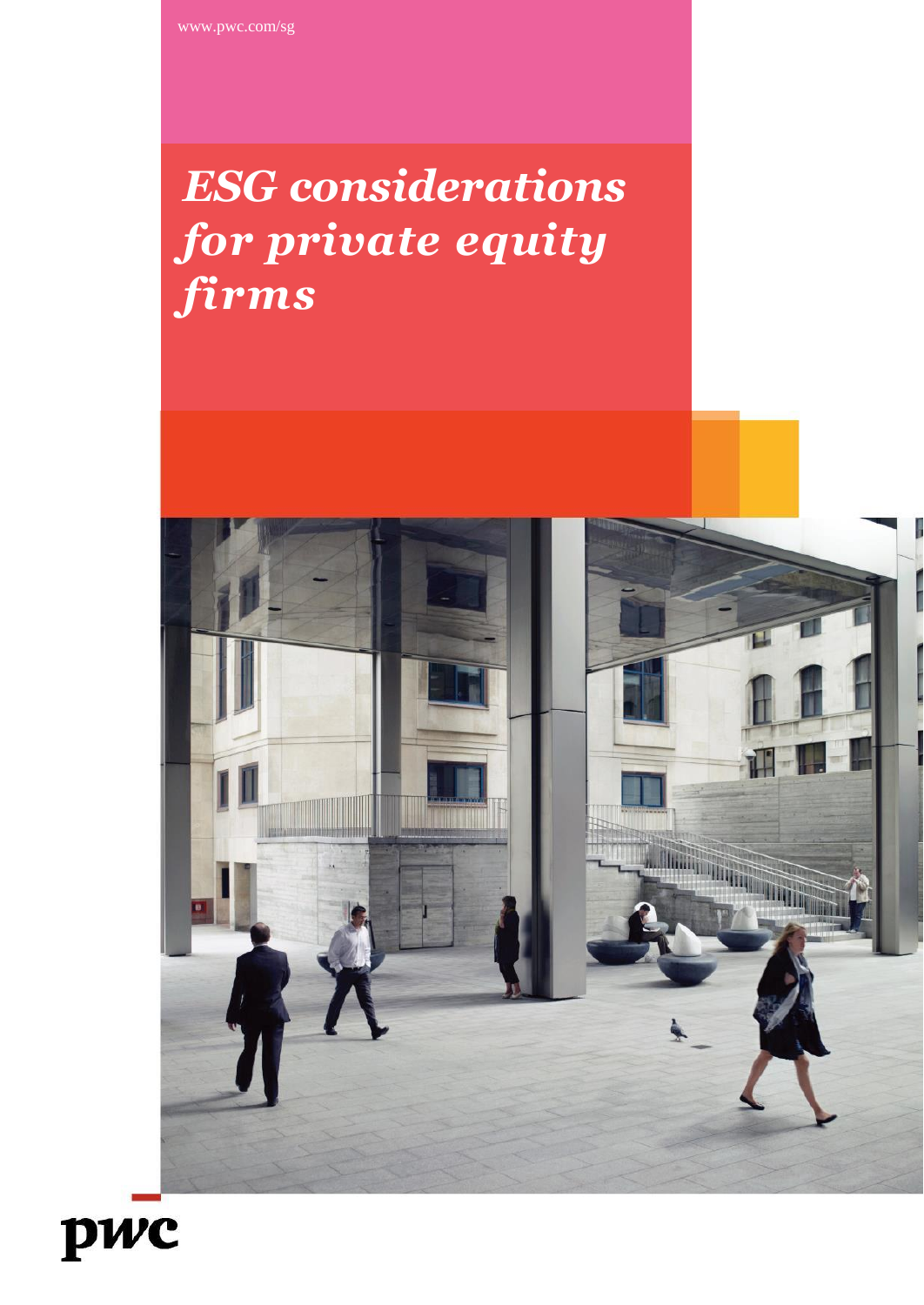# *ESG considerations for private equity firms*

#### *What do we mean by ESG issues?*

Environmental, social and governance (ESG) issues cover a broad agenda. Therefore, we break the issues down into five categories: Environment, Workplace, Community, Marketplace and Governance. The 'ESG wheel' below shows examples of issues within each category. The relevance of the issues will depend on the specific situation, for example, related to a portfolio company's sector or geography.



We recommend that a wide range of activities – from strategy and policy development to tools creation and use, and training are needed to appropriately manage ESG risks and opportunities.

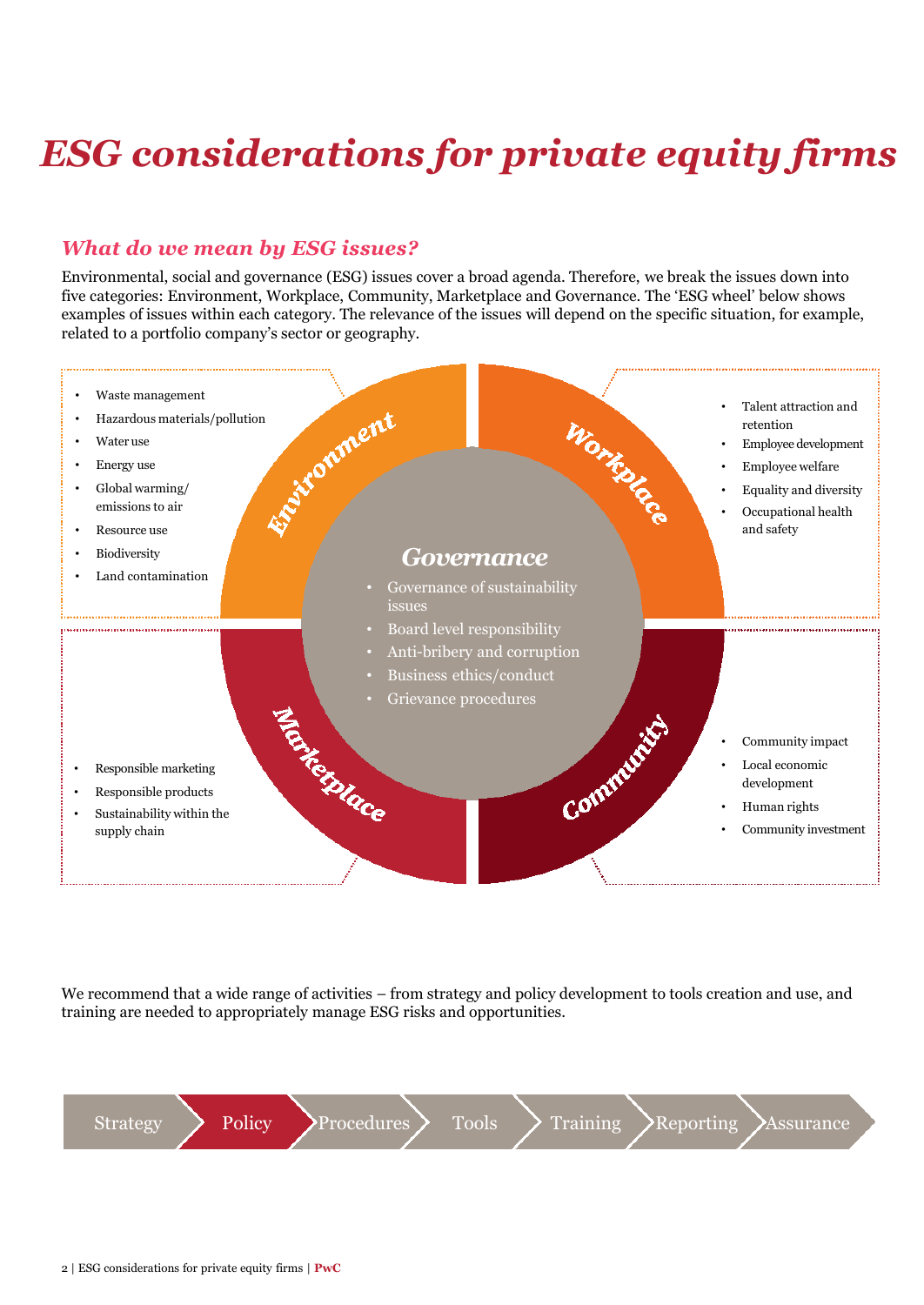#### *What are the different elements of ESG reporting?*

As the name suggests, private equity has traditionally remained 'private' and has not reported non-financial issues. However, that stance is changing:

- Public perception of the industry remains poor following the financial crisis and other high profile incidents in portfolio companies.
- 'Soft' regulation is growing, for example, the Walker Guidelines for Disclosure and Transparency in Private Equity.
- Demand for non-financial reporting is rising from a range of stakeholders e.g. from investors, industry initiatives and the public.
- Only 8% of private equity firms indicated, in our 2013 survey, that they did not expect to report on responsible investment activity in the next two years\*.

ESG reporting means reporting up from the portfolio companies to your private equity firm, and then from your firm to a range of stakeholders. This document addresses the four elements described below:

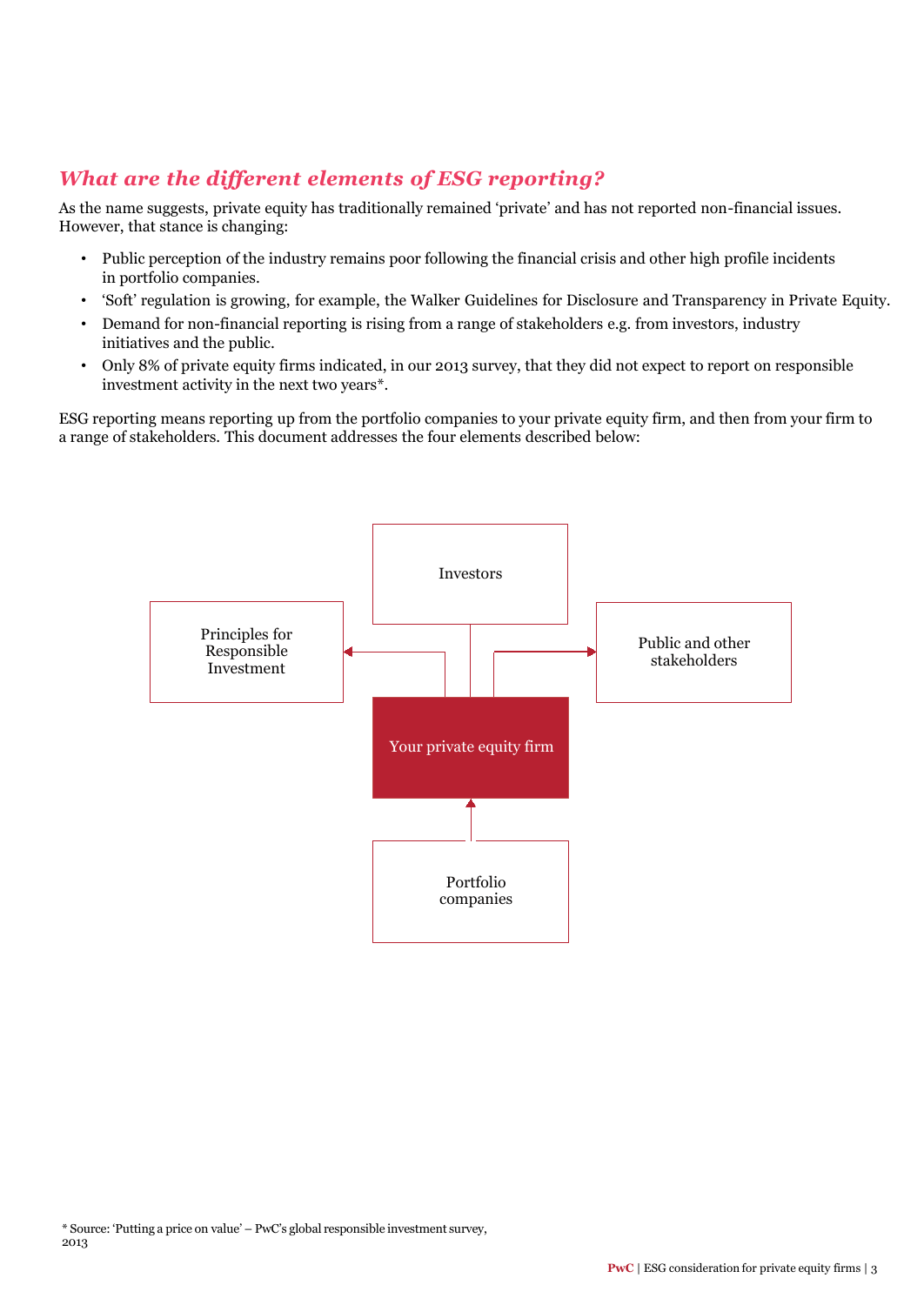## *Reporting from portfolio companies*



### *What* **do we mean?**

- Information related to the ESG activities of the portfolio companies, and how they are responding to your encouragement to improve ESG performance.
- Quantitative (e.g. metrics) and qualitative information (e.g. case studies).

### *Why* **is this important?**

- ESG performance is directly related to revenue and costs it is important to monitor how your portfolio companies are managing these issues and encourage performance improvement.
- Reporting to external stakeholders requires robust, relevant information from the portfolio companies.
- Maximising value on exit is dependent on monitoring ESG performance during ownership so that you have a 'great ESG story to tell' in a prospectus.
- Placing a monetary value on ESG activities relies on data from the portfolio companies.

### *How* **are firms responding?**

- 88% of portfolio companies formally report ESG monitoring results to their firm\*.
- Some firms have developed tools (or used proprietary ESG software) to collect information and agreed KPIs, integrating these into existing reporting processes.
- Firms have conducted ESG assessments of portfolio companies to check that significant ESG risks and opportunities are being managed.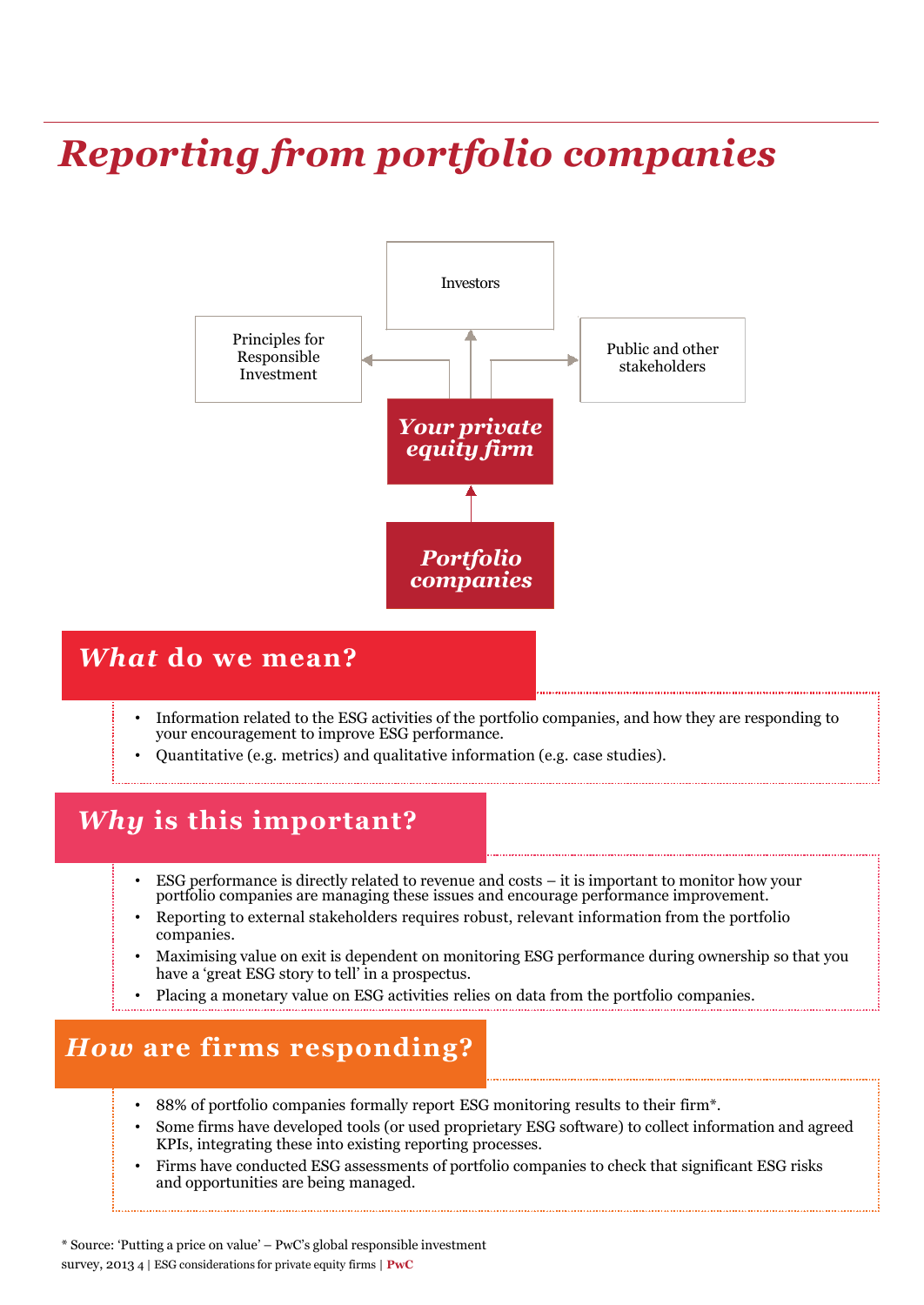## *Getting the right support*

### *How can PwC help?*

#### **We can:**

- **Advise on developing ESG KPIs** to monitor the portfolio companies which directly link to value protection/creation. These will support your external reporting and balance the practicalities of datacollection.
- **Develop tools, templates and the internal control environment** for collecting data at the portfolio companies for efficient reporting to you.
- **Interpret the data you receive** from the portfolio companies, giving you an expert perspective on the quality and scope of information, as well as the underlying performance.
- **Assess the significant ESG risks and opportunities** through a portfolio review and evaluate the existing management activities at the portfolio companies, making recommendations for improvement.

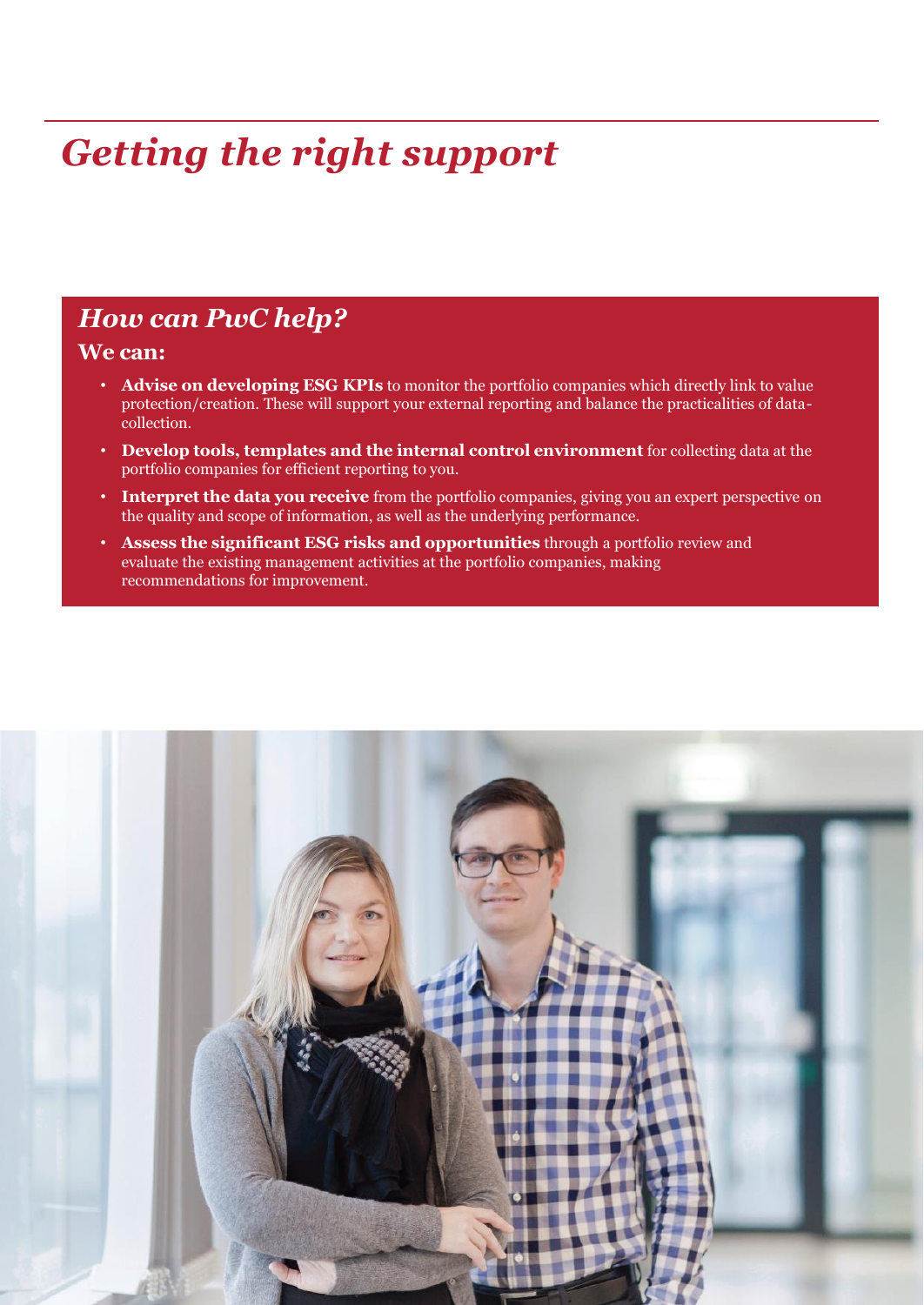## *Reporting to the Principles for Responsible Investment (PRI)*



### *Who* **is this relevant for?**

- The Principles for Responsible Investment (PRI) is an initiative to promote responsible investment across various asset classes, including private equity.
- It is becoming mainstream with over 150 private equity firms now being signatories.
- Furthermore, 250 investors are signatories and must report on their responsible investment performance, driving increased demands on private equity firms for action and information.

### *When* **do you need to report?**

- It is now mandatory for almost all signatories to report annually on their responsible investment performance (except those in a 'grace' period), in line with the reporting framework released in 2013.
- The reporting window for mandatory reporting closes on 31st March each year.

### *What* **is going to happen?**

- Signatories must complete the three mandatory reporting 'modules' plus further modules, depending on the composition of their portfolios by asset class e.g. private equity, infrastructure, property.
- The PRI will publicly disclose a defined set of each signatories' responses and there will be the option for signatories to disclose additional responses voluntarily.
- Assessment of signatories' reporting is round the corner the assessment framework will be rolled out to all signatories in the coming years.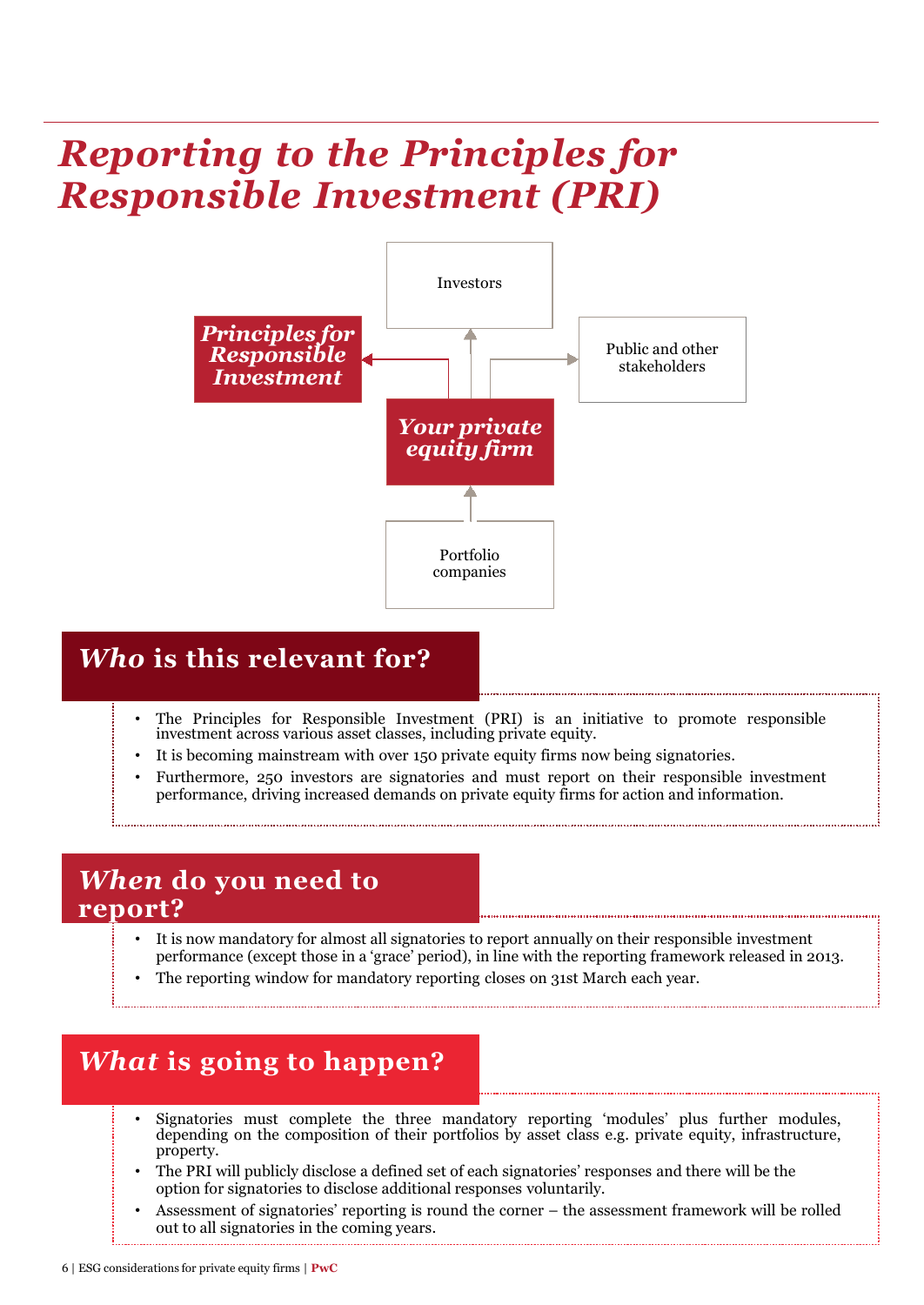## *Getting the right support*

### *How can PwC help?*

#### **We can:**

- **Demystify the requirements** of the PRI reporting framework, determining which modules are applicable to your firm. Explain which responses will be publicly reported and how the responses will be scored.
- Perform a **'shadow' review** so you can understand the process and see how you will rate absolutely and relative to your peers (if data is available), before completing the official submission.
- Provide you with **tools to easily collate the information**, saving you time and taking the burden off your hands.
- Use your report to **identify gaps in your approach**, advising on how to address them before next year's report.
- **Provide assurance** on your report so you can give additional comfort to your stakeholders. External assurance will also boost your score in the report assessment.

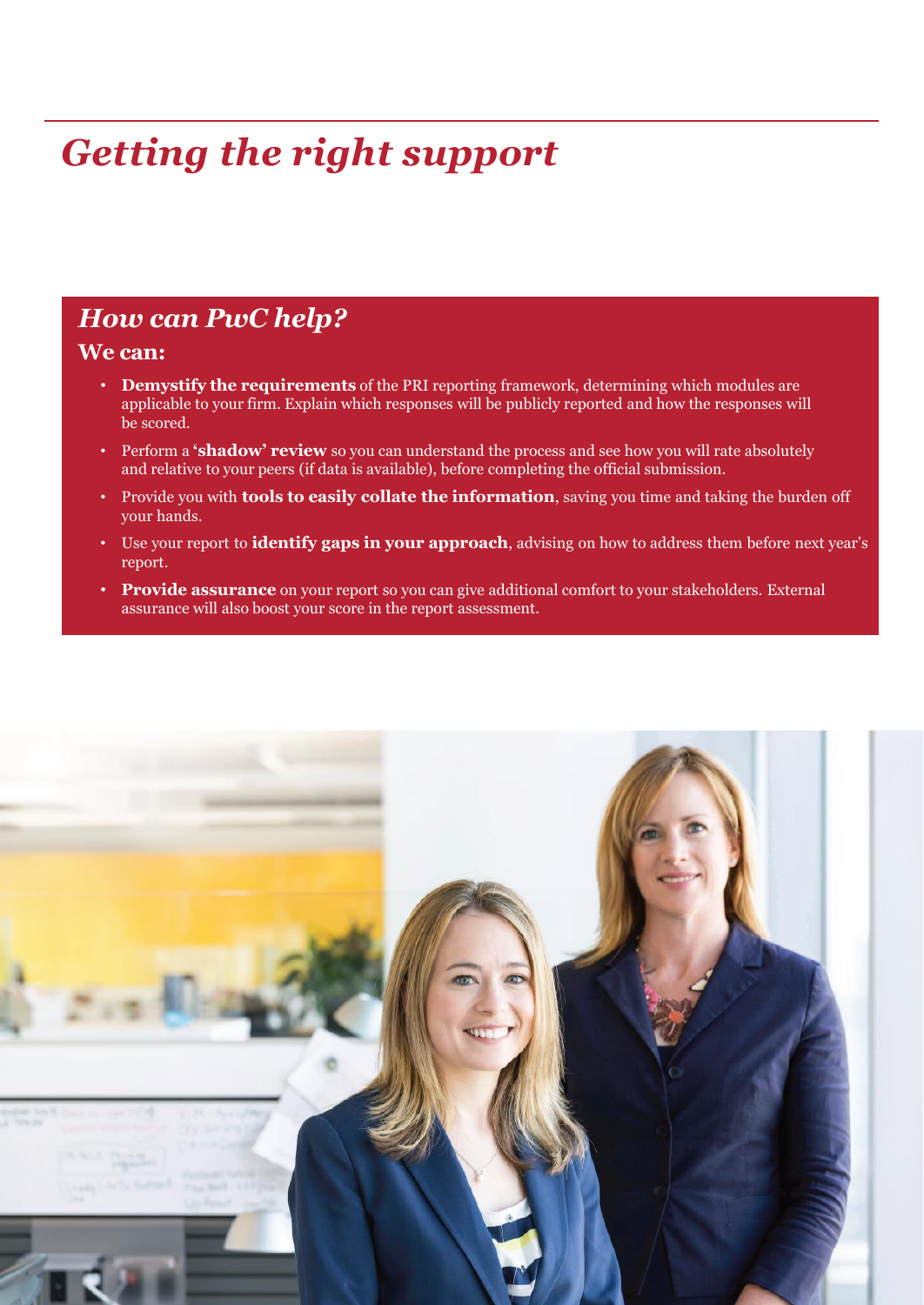## *Reporting to investors*



### *What* **is happening in the market?**

- More investors are interested in the ESG activities of private equity firms currently 85% of UK firms report an interest and no firms expect this to decrease in the next two years\*.
- The ESG Disclosure Framework now gives firms a guide to reporting to investors  $-42\%$  of firms plan to use this Framework\*.
- The latest ILPA guidance suggests specific ESG disclosures from a firm to its investors.

### *How* **are firms responding?**

- The majority of firms (56%) are already reporting some ESG activity to investors<sup>\*</sup>.
- Some investors are now looking for firms to report on ESG issues throughout the life of a fund, not just at fund-raising.

### *Why* **is this important?**

- There is evidence that some investors are beginning to restrict access to capital due to poor ESG performance.
- Reporting can build trust and confidence amongst investors on how non-financial, as well as financial, issues are being managed.
- A proliferation of different information requests from investors may be time-consuming to respond to – proactively articulating your 'ESG story' once, would be more efficient.
- Investors expect to find out about material ESG incidents before reading about them online. Determining materiality and incident report timing is critical.

\* Source: 'Putting a price on value' – PwC's global responsible investment survey, 2013 8 | ESG considerations or private equity firms | **PwC**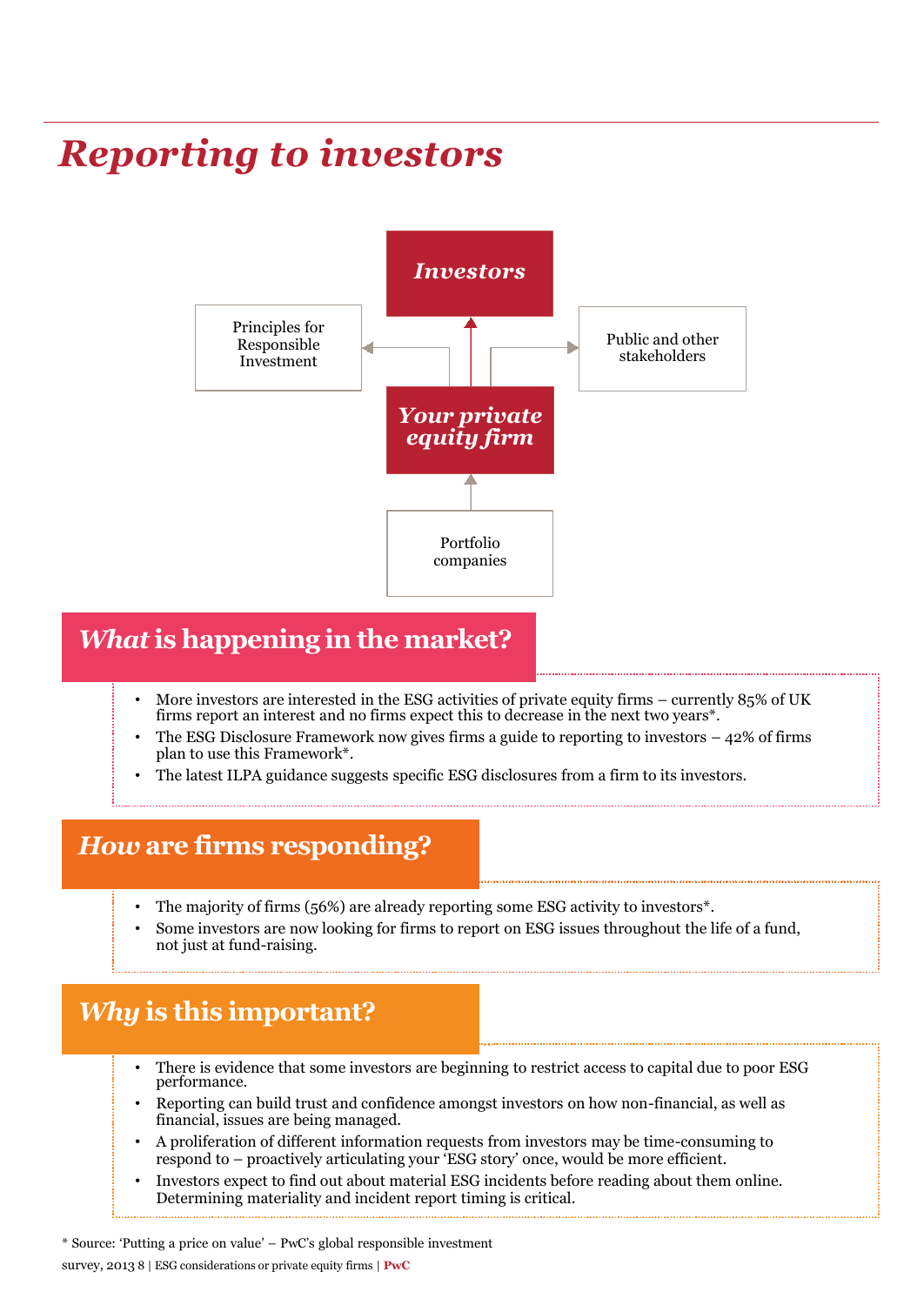## *Getting the right support*

### *How can PwC help?*

#### **We can:**

- Support you to **decide on what to report**, for example, aligning a report to the ESG Disclosure Framework. This could include discussing expectations with investors.
- **Draft or review content** of reports/questionnaire responses to investors, using our expertise to interpret information from the portfolio companies and our knowledge of the market, and saving you time.
- Assess your report to **identify gaps in your approach**, advising on how to address them.
- **Provide an assurance opinion** on your report so you can give additional comfort to investors.
- **Build fundraisers' knowledge and confidence** through tailored ESG training sessions.
- **Present at investor meetings** using our understanding of your business to showcase your work.

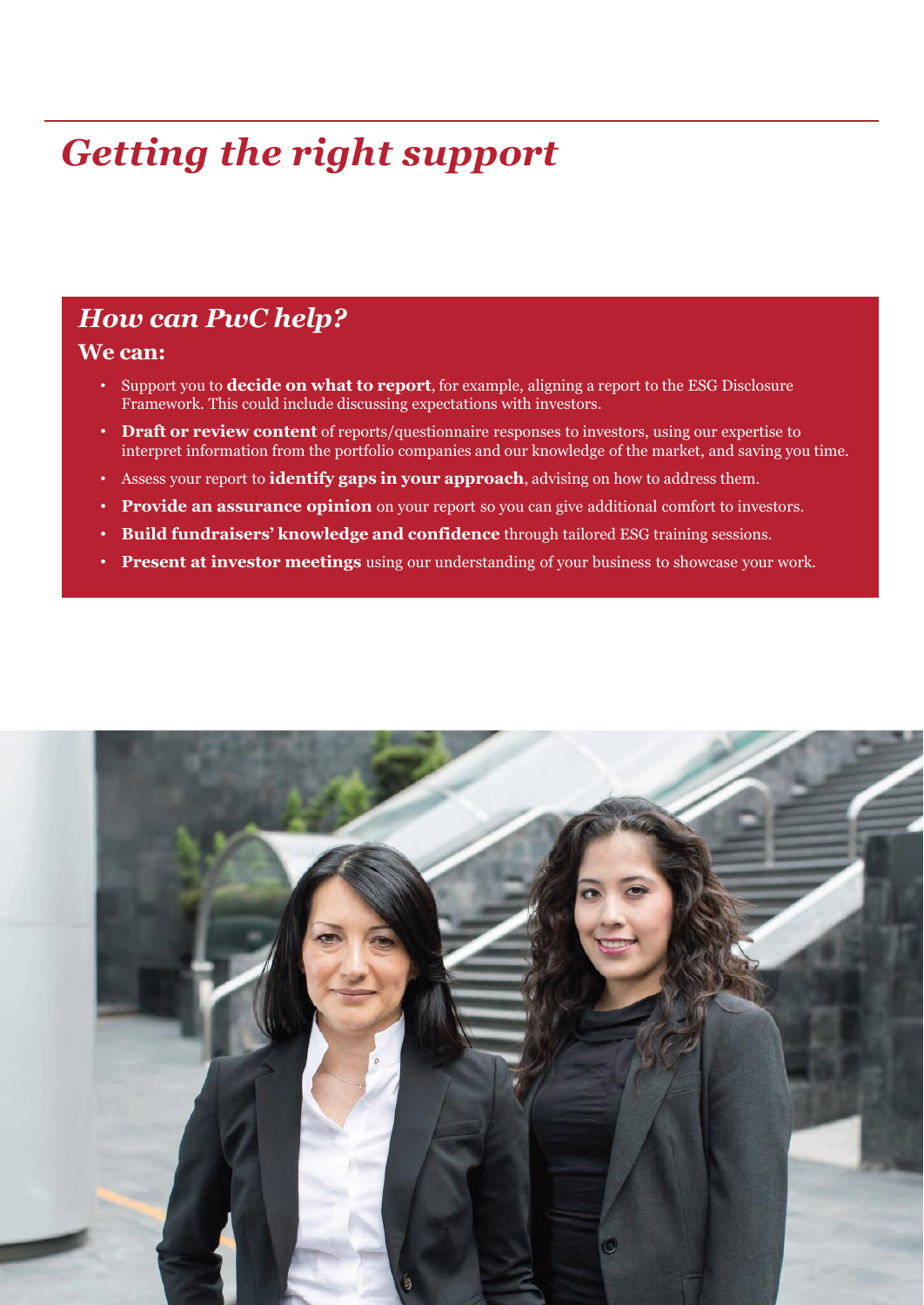## *Reporting to the public and other stakeholders*



### *What* **is happening in the market?**

- Numerous stakeholder groups are increasingly interested in a private equity firm's ESG activities e.g. public, regulators/governments, employees, the media and interest groups.
- There are growing expectations for transparency and accountability across the corporate world.

### *How* **are firms responding?**

- The trend is increasingly for private equity firms to use their websites to publicise their ESG positions e.g. publishing their ESG policy or profiling ESG activities in specific portfolio companies.
- Firms are reporting more to the public and other stakeholders in line with 'soft' regulation, such as the Walker Guidelines and the Stewardship Code.
- Some firms are using extensive public ESG reporting to differentiate themselves e.g. voluntary Walker assessments or specific ESG reports.

### *Why* **is this important?**

- Public reporting of ESG activities has become mainstream and expectations are set to increase further.
- Regulatory requirements are unlikely to get any easier.
- If a portfolio company exit is expected through an IPO on the London market, mandatory carbon reporting will need to be addressed.